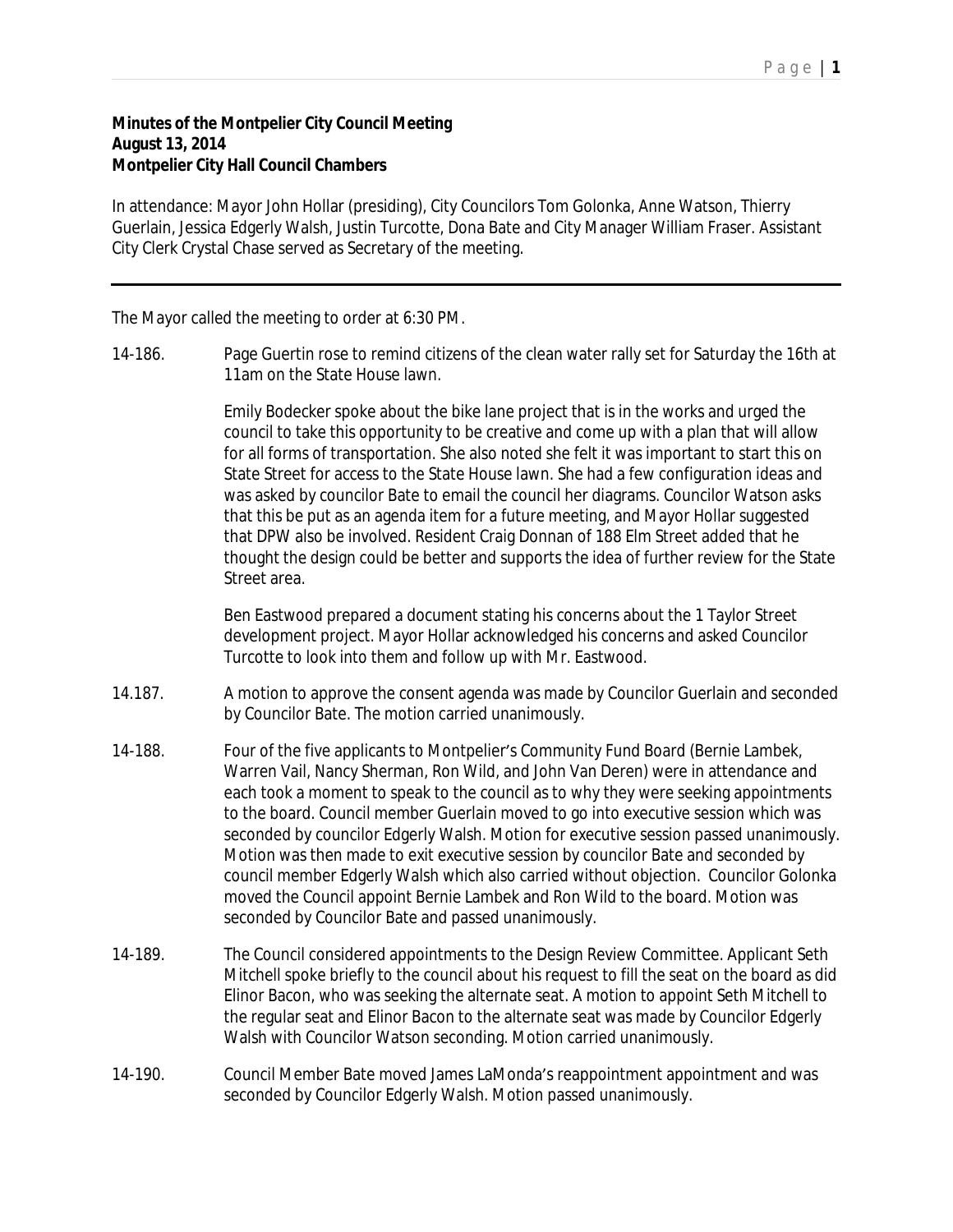- 14-191. The Council considered appointments to the Planning Commission. Commission Chair Kim Cheney took a moment to express his feelings of the committee's good progress it had made during his time as chair and thought it didn't really make sense to change horses mid race. Ivan Shadis approached the council to voice his concern with affordable housing and hoped that all members would make this a priority. All Applicants spoke to the council regarding their desire to be on the board. Motion was made by councilor Guerlain and seconded by Watson to go into executive session, motion passed unanimously. Councilor Turcotte made motion to come out of executive session which was seconded by council member Edgerly Walsh and passed unanimously. Council member Guerlain made the motion to appoint the two year terms to Eileen Simpson, Kimberly Cheney, John Adams, and Leslie Welts. The motion carried unanimously.
- 14-192. Public Works Director Todd Law briefed the council on the progress and challenges of the sewer separation efforts throughout the city and the new MS4 permit regulations expected of the city. Councilor Edgerly Walsh asked Mr. Law to estimate the percentage of the city that is completely separated, in which his best rough estimate was 80-85%.

Councilor Turcotte suggested the council to look into the possibility of public outreach to notify residents of what they could do to help.

Todd Law announced he had worked with the Planning Director Mike Miller and had applied for and received a \$40,000 Grant for eco system restoration projects to help with the implementation costs. Councilor Watson asked what the next step would be. Mr. Law said that they city would have to put out a RFP asking for bids with different levels of costs and figure out how much more money we need/can put into it. Council member Edgerly Walsh expressed that it would be nice to have some sort of knowledge of the city's fiscal responsibility before entering into the budgetary season.

The Chair called a recess from 9:00-9:05.

14-193. Council opened a discussion of the penalty for delinquent taxes. Tax Collector Bev Hill approached the Council stating that Finance Director Sandy Gallup was out of town but confirmed that she had run the numbers and the reduction was not a concern of the finance department.

> Councilor Guerlain made the motion to accept the ordinance change and reduce the penalty from 8% to 5% if paid within five business days of the due date. Motion was seconded by council member Bate and passed unanimously.

13-194. The Council opened a discussion of changing (lowering or eliminating) the late filing penalty for homestead declaration. Bev Hill stated that they did have some concerns with the thought of eliminating the late fee as there is staff time and resources that are associated with having to revise all the tax bills for folks who file late. She stated she thought the 3% was a fair appropriation but did ask for that authority to waive the fee for first time offenders.

> Council member Golonka moved to pass the motion as stated by Bev Hill for the 3% penalty and granting the Delinquent Tax Collector the authority to waive for first time offenders. Motion was seconded by councilor Bate and passed unanimously. Ms. Hill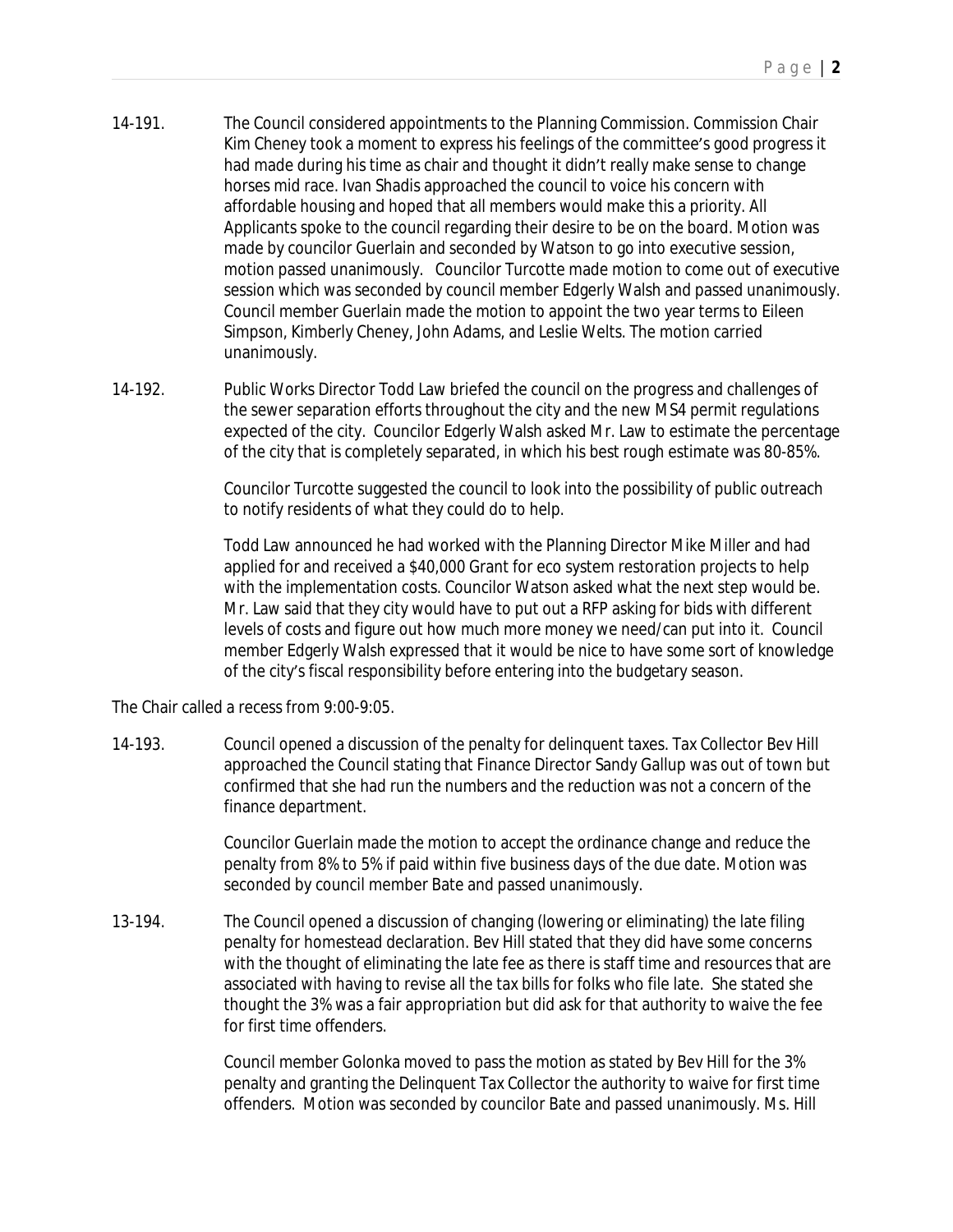asked for and was granted special consideration of this issue to allow it to go into effect immediately rather than waiting for the official ordinance change.

14-195. City Manager Fraser reviewed a few points from the new Open Meeting Law. He brought to the councils attention they are they are supposed to have a 2 specific locations designated and voted on for posting public notices.

> Councilor Edgerly-moved to designate City Hall and the High School as the posting places for public notices. Motion was seconded by Watson and passed unanimously.

Manager Fraser also brought to the council's attention that an agenda item can only be added or removed as the first order of business and a lot of times the first agenda item is to "approve the agenda." Although he thought they did a fine job tonight, he noted that they do have to explain in the motion for executive sessions the reasoning for entering into them as well as clearly explain their reasoning's for final decisions after coming out of an executive session.

14-196. Councilor Golonka noted that he attended the Barre Town selectboard meeting and they opted to put the Regional Public Safety Authority as a ballot item. Barre City has appointed their two representatives to the governing body who should be at the next Authority meeting, and he looked forward to hearing from them.

> Councilor Watson reported that the Solar RFP has been re-issued and there have been some inquiries but no official bids yet. She asked that reverse angle parking be a future agenda item.

> Councilor Bate wanted to remind the public again about the Protect Berlin Pond Rally at the State House Saturday at 11am.There will be free Ben & Jerry's ice cream and music.

Councilor Guerlain questioned where the paintings that had previously hung in the council chambers had gone.

Assistant City Manager Jessie Baker informed the council that they had been picked up by the T.W. Wood Gallery.

Councilor Guerlain also wanted to offer his thanks to the city and voters on behalf of the Library as they just received the first half payment of the money allocated to them by the City. He also asked what could be done with the "Ariel's" restaurant sign on River Street as they had been out of business for over 5 years and it should be taken down.

- 14-197. Mayor Hollar reported he attended a press conference Tuesday with the governor where he announced some tax credit finance projects. Following that he had accepted the ice bucket challenge for ALS awareness and he challenged all the council members to do the same.
- 14-198. The Assistant City Clerk offered a reminder that property tax payments were due on Friday the 15th.
- 14-199. City Manager Fraser reported that the Energy committee had entered Montpelier into the Georgetown University energy competition and we had received notice that we had